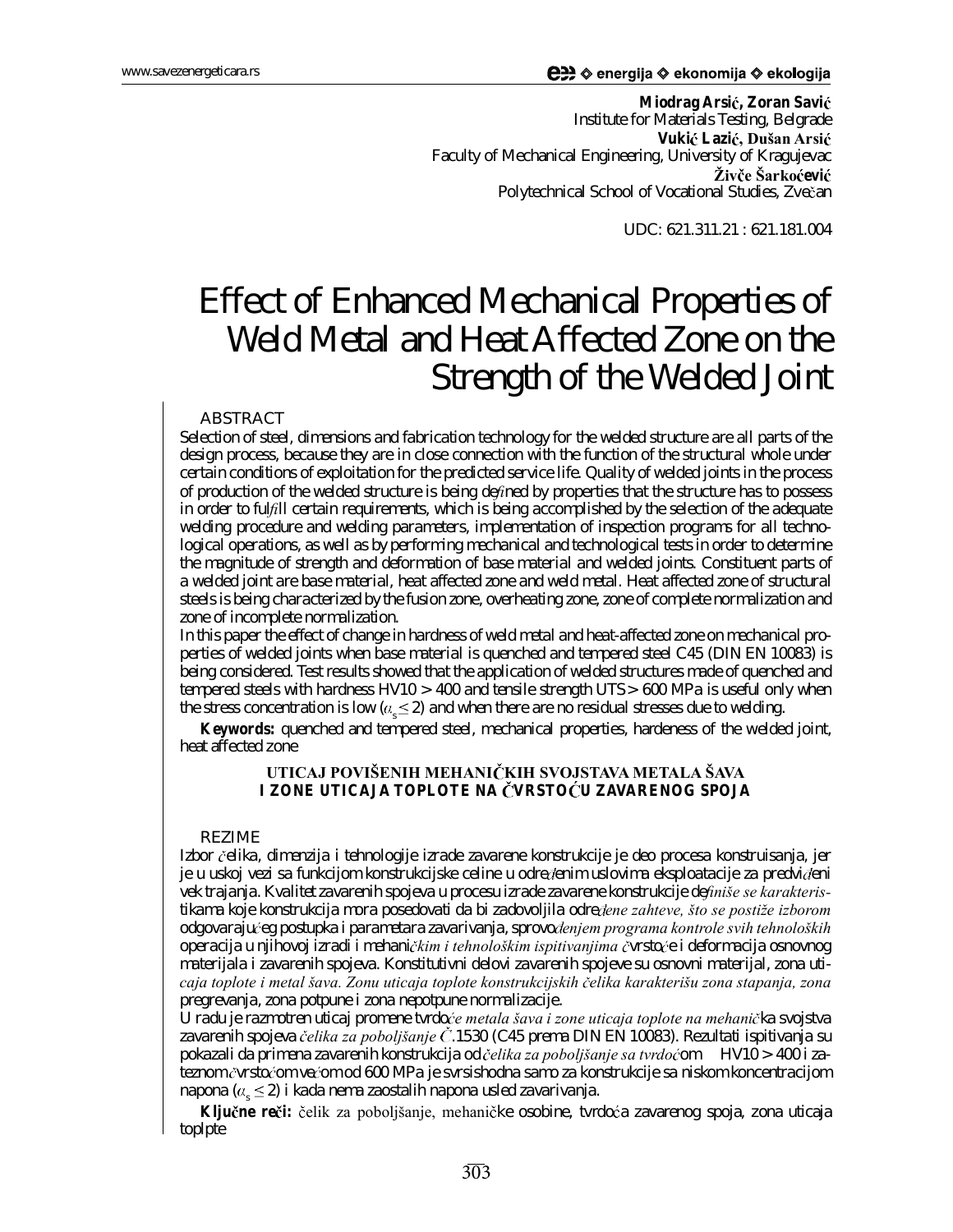#### **1. INTRODUCTION**

Safety of welded structures depends on the simulation of the simulation of the simulation of the contract of the simulation of the simulation of the simulation of the simulation of the simulation of the simulation of the s  $\bigcup$  taneous influence of technological, metallurgical, structural and exploitational factors, or in other words on the welding procedure and shape of welded joints, stress concentration and heterogeneity of structural and mechanical properties of constituent parts of welded joints (base material, heat affected zone, weld metal). Increase or decrease of endurance of welded joints under exploitation conditions, apart from the presence of stress concentrators and residual stresses that occur due to welding, is also being affected by the heterogeneity of mechanical properties of base material, heat affected zone and weld metal, as well as by the width of heat affected zone and weld metal, *figure 1*.



**Figure 1. -** *Appearance of a welded joint*

Structure and mechanical properties of individual constituent parts of welded joints depend on the welding regime and chemical composition of base and filler material. With the increase of the cooling rate within the subcritical temperature range, strength and yield stress for weld metal and heat affected zone grow and, depending on the chemical composition of steel, are  $1.5 - 2$  times larger than for base material [1].

Numerous researches have been carried out around the world in order to determine the effect of various welding procedures on mechanical properties of quenched and tempered steels. Researches regarding the effect of laser welding parameters on geometry, mechanical properties and structure of weld metal and heat affected zone, showed that large increase of hard-

ness in the area of the welded joint does not necessarily affect the mechanical properties in a negative way [2]. Experimental researches regarding the friction welding of steel C45 (DIN EN 10083) and tests that were carried out in order to determine the mechanical properties of weld metal and heat affected zone enabled the defining of optimum welding parameters for this procedure [3]. Predictions of temperature fields for quenched and tempered steels subjected to the effect of double elliptical heat sources were considered by Goldak and his associates, through the use of modelling and finite element method [4], while analyses of microstructures contributed in defining of geometry  $coefficient of a$  welded joint  $[5,6]$ .

## **2. EFFECT OF THE WELDING THERMAL CYCLE ON MECHANICAL NONHOMO-GENEITY OF THE WELDED JOINT**

The presence of non-homogeneous zones is characteristic for welded joints. There are soft layers - zones with lower hardness value than that of the base material and hard layers - zones with higher hardness value than that of the base material. Those layers could exist in weld metal, diffusion zone, which is located in near proximity of the fusion zone, and in the heat affected zone, especially for thermally or thermomechanically hardened metals. Causes of occurrence of these nonhomogeneous layers are diffusion of alloying elements from weld metal into base material, larger amount of hardened material in weld metal, near the fusion line, and presence of a thermal gradient.

Examples of distribution of hardness, measured transversely on macro strips of two samples, are presented in *figure 2*. When the martensite steel sample, prone to softening aging, is concerned, soft layer is located in weld metal, figure 2b. As far as the other sample, taken from thermally hardened steel, is concerned, soft layer is located in the heat affected zone. As can be seen in figures 2b and 2c, hardness sharply changes from a minimum value, caused by structural and technological properties of a welded joint, to a maximum value characteristic for base material.

Relative thickness of the soft layer  $\kappa$  is being obtained through the use of the following equation [1]:



**Figure 2. -** *Distribution of hardness, measured transversely on the macro strip of the welded joint*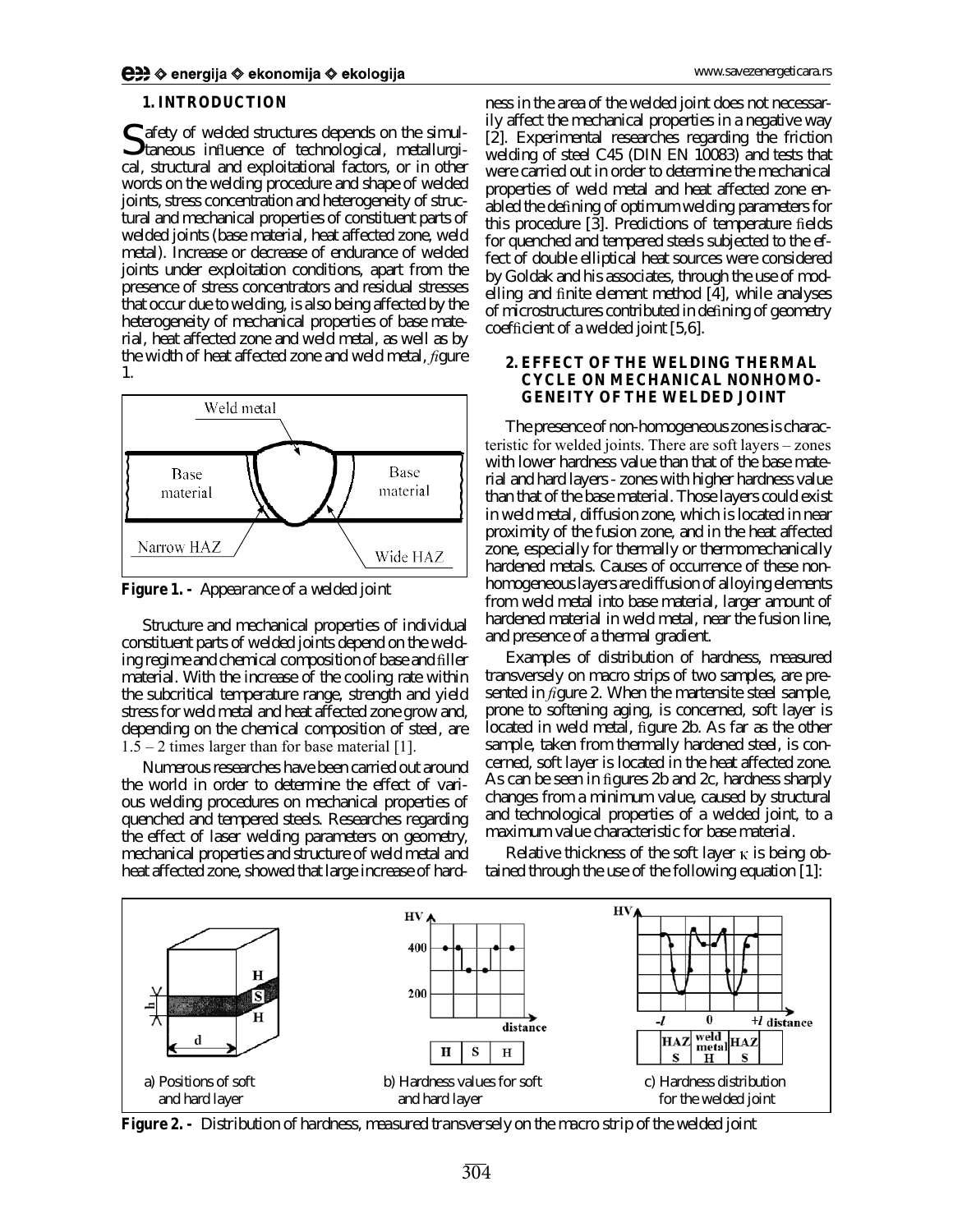$$
\kappa = \frac{h}{d} \tag{1}
$$

where:  $h$  – width of the soft layer, mm

 $d$  – thickness or diameter of the sample, mm.

Static endurance of welded joints  $(\sigma)$  with variable mechanical properties of the soft or hard layer, subjected to pure shear or to tension, is being obtained as follows [7]:

$$
-\text{pure shea} \n\sigma_{SS} = 2 \cdot R_{SS} \cdot k_{\kappa} \n\sigma_{SH} = 2 \cdot R_{SH} \cdot k_{\kappa} \n-\text{tension} \n\sigma_{TS} = R_{TS} \cdot k_{\kappa}
$$
\n(3)

 $\sigma_{\tau H} = R_{\tau H} \cdot k_c$ 

where:  $R_{TS}$  – yield stress of the soft layer,

 $R_{TH}$  – yield stress of the hard layer,

 $k_c$  - coefficient of mechanical non-homogeneity (coefficient of contact strengthening).





**Figure 4. -** *Specimen for hardness testing*

#### **3. EXPERIMENTAL TESTS**

Steel C45 is hardly weldable due to a large amount

of carbon ( $C_{E}$  > 0.45). It is necessary to perform preheating of sheets before welding in order to create a reliable welded joint. Nevertheless, welding was performed without preheating, in order to avoid the effect of heat treatment on hardness values.

Analysis of parameters that greatly influence the selection of the welding procedure (weldability of the material, energetic possibilities of welding procedures, geometrical complexity, economic indicators) enabled the determination of the most adequate procedure



Figure 5. - Plate with the butt joint and dimensions of samples from which the specimens were taken, depend*ing on type of testing*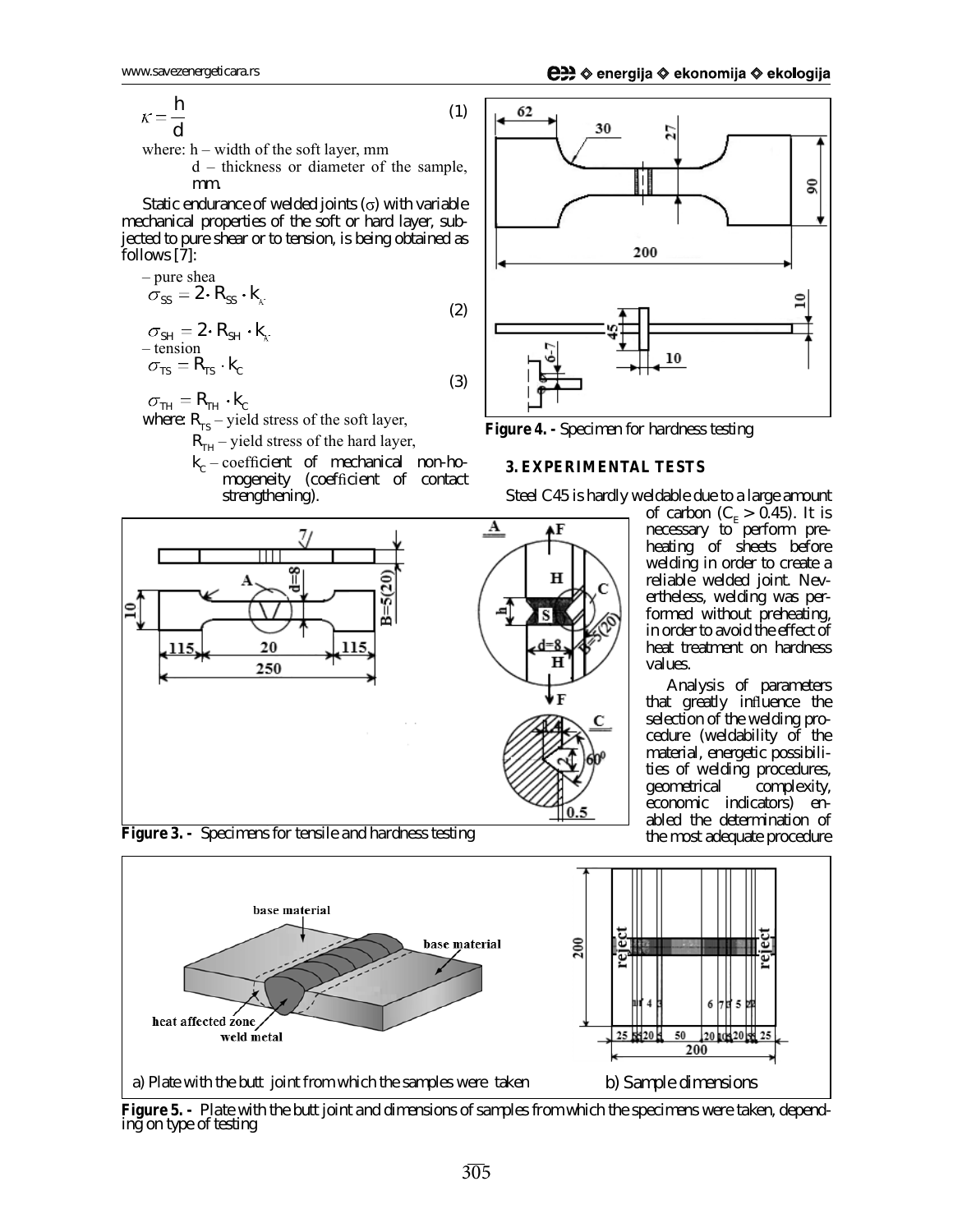| <b>Specimens</b>                                                                                                                               | Groove in the soft layer |        |              |              | Mean  |
|------------------------------------------------------------------------------------------------------------------------------------------------|--------------------------|--------|--------------|--------------|-------|
|                                                                                                                                                | Groove in the hard layer | $\sim$ | $\mathbf{a}$ | $\mathbf{a}$ | value |
| Tensile strength for the axisymmetrical                                                                                                        | Soft layer, UTS [MPa]    | 550    | 540          | 542          | 544   |
| deformation $d > B$                                                                                                                            | Hard layer, UTS [MPa]    | 670    | 675          | 680          | 675   |
| Tensile strength of the soft layer for plannar deformation d< <b, [mpa]<="" td="" uts=""><td>650</td><td>590</td><td>620</td><td>620</td></b,> |                          | 650    | 590          | 620          | 620   |

**Table 1. -** *Tensile strength results for specimens with a notch in the soft and hard layer*



**Figure 6. -** *Hardness distribution diagram for the butt weld*



**Figure 7. -** *Hardness distribution diagram for the llet weld*

 $-111$  and filler material - E 51 5B 262 (electrode diameter d<sub>e</sub> = 3.25 mm*), with welding parameters* 1 = 130A,  $U = 25V$ , direct current (=), polarity (+), idle voltage of 70 V in all welding positions, except when welding vertically downwards.

Tensile and hardness testing have been performed on 250 x 10 x 5 (20) mm specimens with a butt weld, *figure* 3, while the hardness testing has been performed on 200 x 90 x 10 mm specimen with a cruciform welded joint, *figure 4*. Plate with the butt joint and dimensions of samples which were used for the fabrication of specimens, depending on the type of testing, are presented in *figure 5*. Tensile tests were performed on butt welds in case when  $d > B - axisymmetric$  deformation and when  $d \ll B$  – plannar deformation, figure 3. Plate with the butt weld and dimensions of samples from which the specimens were taken, depending on type of testing, are presented in *figure 5*. On specimens taken from samples 1, 2 and 3 grooves with stress concentration  $\alpha_{s} \leq 2$  have been machined in the soft layer, while on specimens taken from samples  $1^{\prime}, 2^{\prime}, 3^{\prime}$  grooves were machined in the hard layer (width of specimens is  $5 \text{ mm}$ ), according to figure 3 (details A and C). Notches have been machined in the soft layer of specimens taken from samples 4, 5 and 6 (width of samples is 20 mm). Hardness testing has been performed on sample 7.

#### **4. RESULTS AND DISCUSSION**

Hardness results, according to Vickers HV10, are presented in *gures 6* and *7*, while comparative tensile strength results for specimens  $1, 2, 3$  and  $1', 2', 3'$ with notches in the soft and hard layer are presented in *table 1*.

Hardness results for butt and fillet welds showed that highest values of hardness occur in transition zones between weld metal and the heat affected zone.

Analysis of fracture surfaces of specimens on which tensile strength tests were performed showed that the strength of the soft layer has a greater effect on static endurance of welded joints than the strength of the hard layer.

#### **5. CONCLUSION**

Lower hardness of the soft layer of the welded joint has a greater effect on tensile strength of the welded joint under conditions of static axisymmetrical loading. Also, based on performed tests, it can be concluded that deformation and strength of the welded joint under conditions of plannar loading increase tensile strength under static load.

It can be generally concluded that the use of welded structures made of quenched and tempered steel C45 with hardness HV10 > 400 and tensile strength UTS> 600 MPa is purposeful only if the stress concentration is low ( $\alpha_{s} \leq 2$ ) and if there are no residual stresses due to welding.